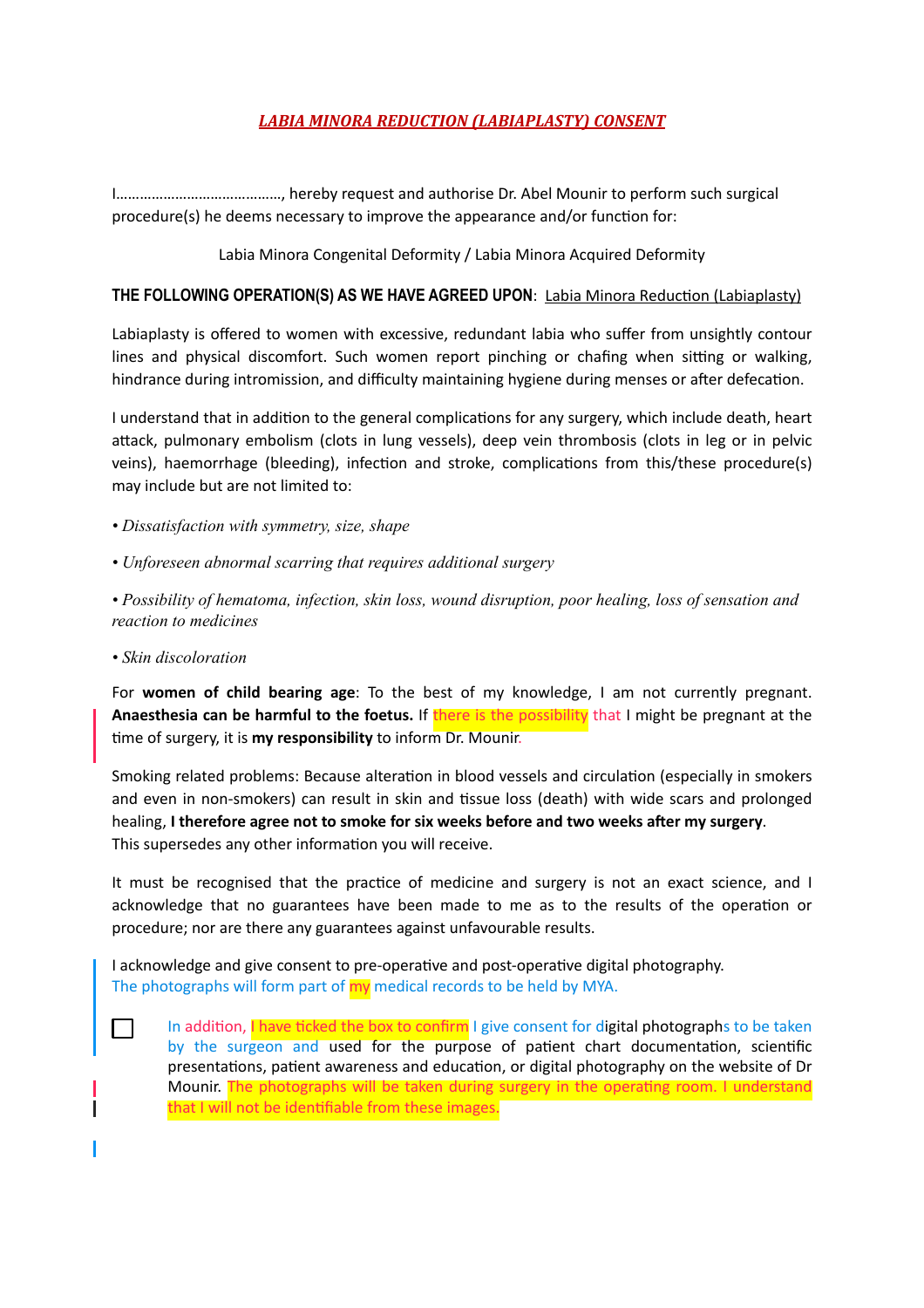I have read the above request and fully understand it. I acknowledge that the indications, risks, benefits and alternative methods of treatment were explained to me; I have been given an opportunity to ask all questions regarding the treatment to be administered, and am satisfied that I have been fully informed and understand the procedure(s) to be performed. With my signature below I hereby consent to the above.

Patient Signature: The Contract of Contract Date: ………………………………………………………………………………

Witness: Date: ……………………………………………………

I, Dr. Abel Mounir, certify that I have answered all the patient's questions regarding the abovementioned procedure. I believe the patient fully understands what I have explained and answered.

Surgeon Signature:

Date:

*You are expected to read these before your surgery.*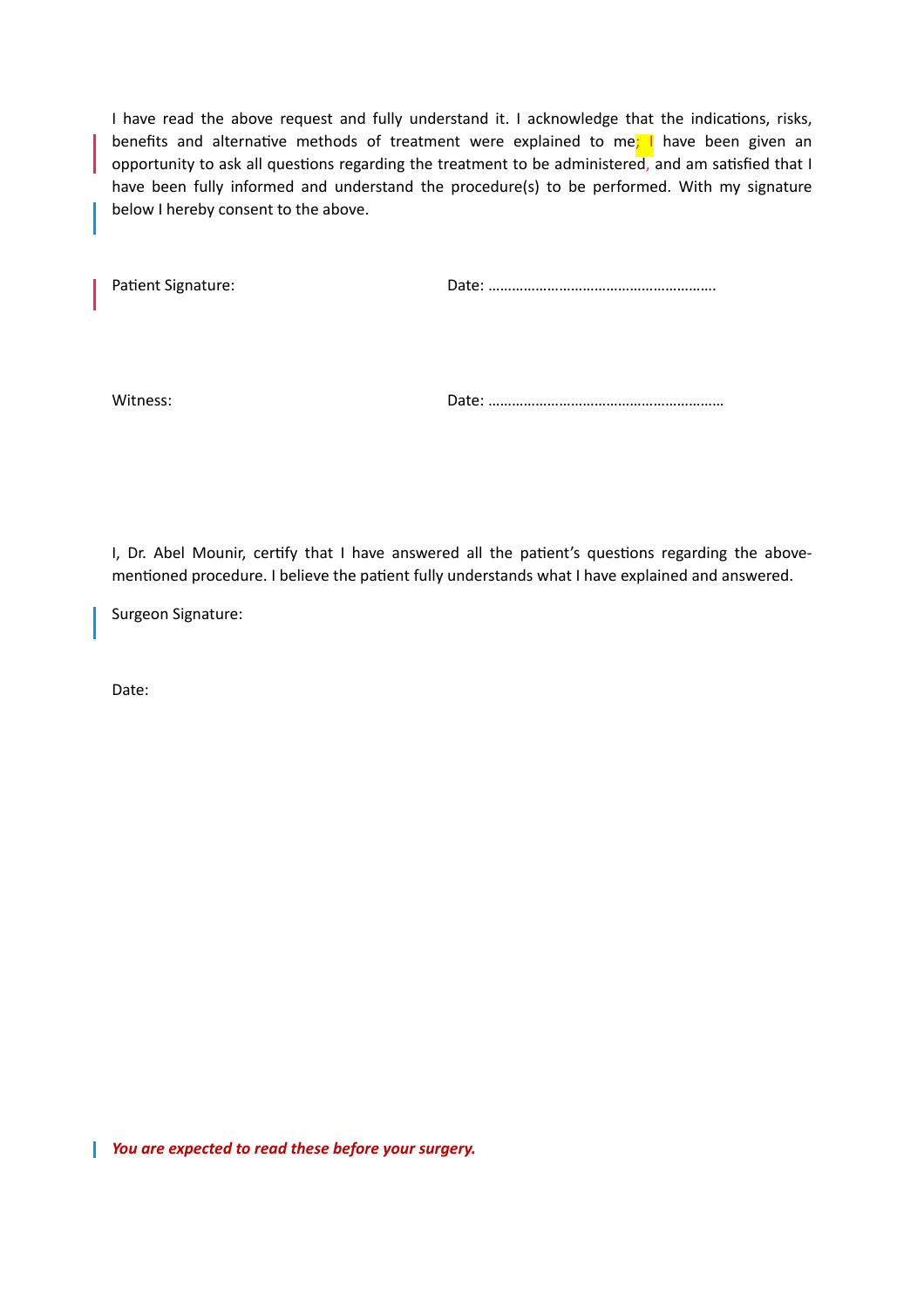#### **PRE-OPERATIVE INSTRUCTIONS: LABIA MINORA REDUCTION (LABIAPLASTY)**

#### 1) **BRING YOUR MEDICATIONS TO SURGERY in their original containers and packets.**

2) **DO NOT SMOKE** for six weeks prior to and two weeks after surgery. Smoking decreases your circulation and slows down healing time.

This information supersedes any other information you are given.

3) **DO NOT TAKE ASPIRIN, PLAVIX, IBUPROFEN, MOTRIN, ALLEVE, ADVIL** or products containing aspirin, other NSAIDS (non-steroidal anti-inflammatory medications), Vitamin E, diet pills, herbal medication, herbal or green tea, ginkgo, ginseng or garlic pills, for two weeks prior to surgery. Aspirin and some NSAIDS can thin your blood, so you do not clot and could increase your tendency to bleed at the time of surgery and during the post-operative period.

4) **DO NOT DRINK ALCOHOLIC BEVERAGES** 2 days prior to surgery. Alcohol may create complications and increase bruising.

5) **IF YOU DEVELOP A COLD, FACIAL SORE, FEVER, OR ANY OTHER ILLNESS OR INFECTION PRIOR TO SURGERY, notify us as soon as possible.** 

6) **SHAVE GENITAL AREA TWO DAYS PRIOR TO SURGERY**.

7) **5 DAYS PRIOR TO, EVENING BEFORE AND ON SURGERY MORNING**, shower using only antibacterial soap or **Hibiclens**®.

8) WEAR COMFORTABLE CLOTHING, Loose clothing and underwear after surgery.

9) **LEAVE JEWELLERY AND VALUABLES AT HOME**. Do not wear hair clips, jewellery, or piercings.

10) **REMOVE NAIL POLISH FROM FINGERS AND TOES**.

11) **DO NOT WEAR BODY MOISTURISERS.** 

12) **SURGERY TIMES ARE ESTIMATES ONLY** - you could be at the facility longer than indicated.

13) **ARRANGE FOR A DRIVER TO AND FROM SURGERY**. We cannot discharge you to a taxi. Put a pillow and blanket in the car for the trip home.

14) **ONLY CLEAR LIQUIDS** by mouth after midnight prior to surgery up to 2 hours prior to your admission.

**I HAVE READ AND FULLY UNDERSTAND THE ABOVE ITEMS. I understand that if I have taken any of**  the medications listed under #3, the surgery might be cancelled

*I have read and understand the above information: Please initial* 

### **POST-OPERATIVE INSTRUCTIONS: LABIA MINORA REDUCTION (LABIAPLASTY)**

IF YOU EXPERIENCE EXCESSIVE PAIN OR BLEEDING, FULLNESS OR REDNESS IN TREATMENT AREAS, OR FEVER, PLEASE CALL THE EMERGENCY NUMBER THAT HAS BEEN PROVIDED TO YOU.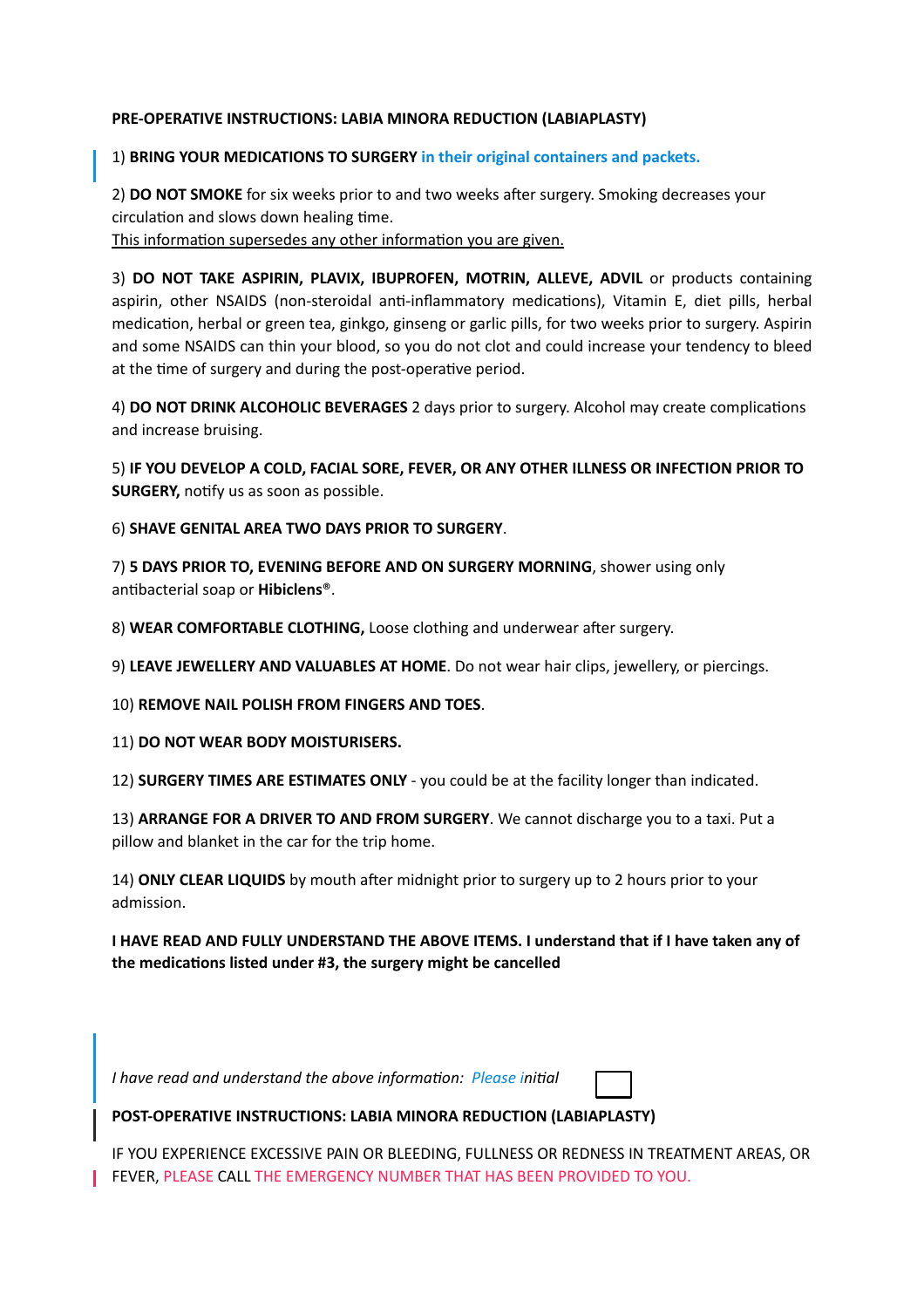1) **DRIVING** A family member or friend 18 years or older must drive you home from your surgery (it is best to have them stay and assist you the first 24-48 hours). Do not drive for at least 1 week or until you are able to do an emergency stop after surgery, or while taking prescription pain medication that may affect you or make you drowsy.

2) **CLOTHING** Loose clothing and underwear.

3) **FEMININE HYGIENE** No tampons. Use pads and liners for six weeks.

4) **BATHING or SHOWERING** No showering to surgical site for 48 hours. Baths should be avoided for 1 month.

5) **TREATMENT SITES** Keep surgical site as clean and dry as possible. Itching, pulling, pinching, hardness, tightness and/or numbness sensations are also normal. All should subside within 24 hours to 1 week but sometimes can last for months following surgery. This is a part of the healing process and your patience is appreciated.

6) **ACTIVITY** Start walking as soon as possible, as this helps lower the chance of blood clots. Experiencing more than mild swelling or discomfort may indicate that you are over-doing it. It is important that the surgical incisions are not subjected to excessive force, swelling, abrasion, or motion during the time of healing. No intercourse for 6 weeks. Gently resume sexual intercourse as your body allows it. Initially, intercourse may be painful. Avoid strenuous activities, heavy lifting over 20 lbs., or vigorous or aerobic exercise for 6 weeks. Return to work 2-4 days.

7) **DIET** If you experience any post-operative nausea, try carbonated sodas and dry crackers to help settle your stomach. Nausea may likely be caused by your post-operative medications, and we advise that you take them with food whenever possible. If your stomach feels normal, start slowly with liquids and bland foods before resuming a regular diet. Please drink plenty of clear fluids.

8) **ALCOHOL** Alcohol dilates your blood vessels, which could increase post-operative bleeding. As alcohol combined with medication can be dangerous, it is especially important that you do not consume alcohol as long as you are taking over-the-counter or prescription pain medication following your surgery.

9) **SMOKING** We continue to stress the importance of not smoking. Smoking reduces capillary flow in your skin and can slow down healing time. **Do not smoke at all** during the first 2 weeks after surgery.

#### This supersedes any other information you receive

10) **EXPECTATIONS** Pain is normal and mild. Take analgesics and anti-inflammatories as prescribed. Bruising and swelling are normal for a few weeks. Apply ice. Discomfort while urinating is normal for a few weeks. Use running warm water in the genital area to facilitate the process. You may initially experience a mild depression that should begin subsiding after the first few weeks, once you see the bruising and swelling fade.

11) **POST-OPERATIVE MEDICATION** Take your medications as directed. If you are unable to take the medications for any reason, please contact us using the contact information provided to you so we can arrange other medications for you.

12) **POST-OPERATIVE APPOINTMENTS** For your maximum healing and optimal long-term results, it is very important that you follow the schedule of appointments we establish after surgery.